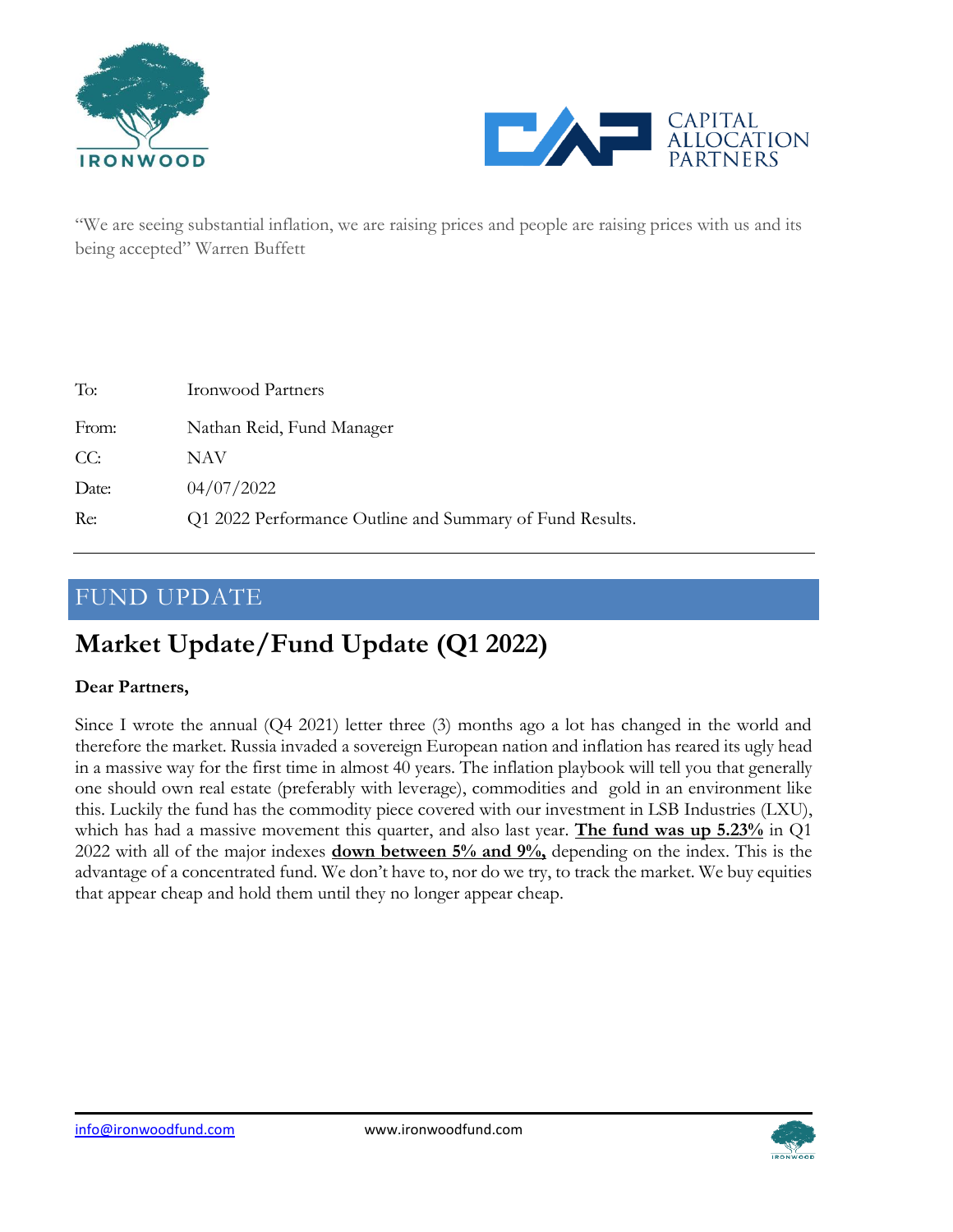## **Results**

### **Historical Results**

| Co-Managed Fund NAV /Share Sole Manager Fund NAV/Share |         |                   |                 |         |
|--------------------------------------------------------|---------|-------------------|-----------------|---------|
| Initial                                                | \$10.00 |                   |                 |         |
| 2013<br>22.00%                                         | \$12.20 | 2019              | 37.09%          | \$11.53 |
| (2.46%)<br>2014                                        | \$11.90 | 2020              | 30.23%          | \$15.02 |
| (26.72%)<br>2015                                       | \$8.72  | 2021              | 21.29%          | \$18.22 |
| 2016<br>12.96%                                         | \$9.85  | 2022              | $5.23\%$ (Q1)   | \$19.17 |
| 6.59%<br>2017                                          | \$10.50 |                   |                 |         |
| 2018(A) (19.91%)                                       | \$8.41  |                   |                 |         |
| <b>GROSS GAIN</b>                                      |         | <b>GROSS GAIN</b> |                 |         |
| 2013 to 2018                                           | (15.9%) |                   | 2019 to Q1 2022 | 127.9%  |
|                                                        |         | 3.25-yr CAGR      |                 | 28.8%   |

#### (A) Partial co-managed year

As you are all aware, value stocks (the type we tend to focus on) were really out of favor for a good part of last decade, and therefore the fund had a hard time keeping up with the indexes. As you can see from the table below, we are far exceeding the market since January 2019. I hope to continue this streak by focusing on picking stocks that are out of favor and cheap in relation to what the underlying business is worth.

|                      | Q1 2022 return | Gross Return from January 2019 | CAGR (3.25 years) |
|----------------------|----------------|--------------------------------|-------------------|
| <b>Ironwood Fund</b> | 5.23%          | 127.90%                        | 28.8%             |
| Nasdag               | $(9.1\%)$      | 90.74%                         | 22.0%             |
| DOW Jones            | $(4.6\%)$      | 38.00%                         | 10.4%             |
| S&P 500              | (4.9%)         | 65.71%                         | 16.8%             |

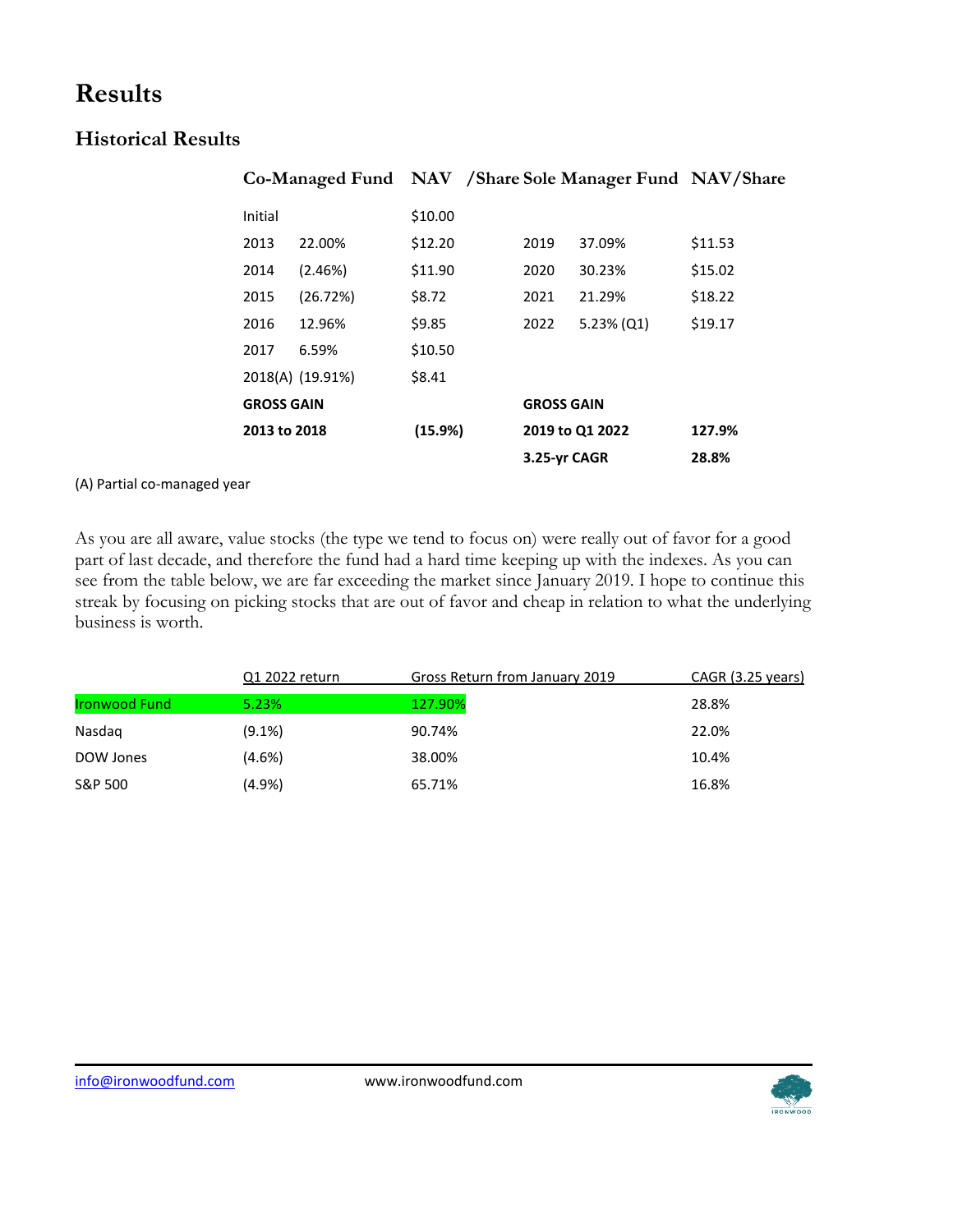# **Positions**

| <b>Quarter</b>         | 12/31/2021 | 03/31/2022 | <b>YTD Gain (Loss)%</b> | $%$ Fund |
|------------------------|------------|------------|-------------------------|----------|
| <b>BNCC</b>            | \$44.49    | \$36.22    | $(18.6\%)$              | $29.6\%$ |
| <b>PAR</b>             | \$52.77    | \$40.34    | $(23.6\%)$              | $7.7\%$  |
| LOV                    | \$3.14     | \$2.70     | (14%)                   | $8.2\%$  |
| <b>LXU</b>             | \$11.05    | \$21.84    | $97.6\%$                | 32.1%    |
| <b>BRKB</b>            | \$299.00   | \$352.91   | $18.0\%$                | $9.6\%$  |
| <u>Top 5 positions</u> |            |            |                         | 87.2%    |

**Year-to-Date performance of our largest positions is highlighted below:**

#### **Major Portfolio Changes in Q1 2022**

There were no major portfolio adjustments in Q1 2022.

### **Thesis Discussion(s)**

No thesis updates.





[info@ironwoodfund.com](mailto:info@ironwoodfund.com) www.ironwoodfund.com